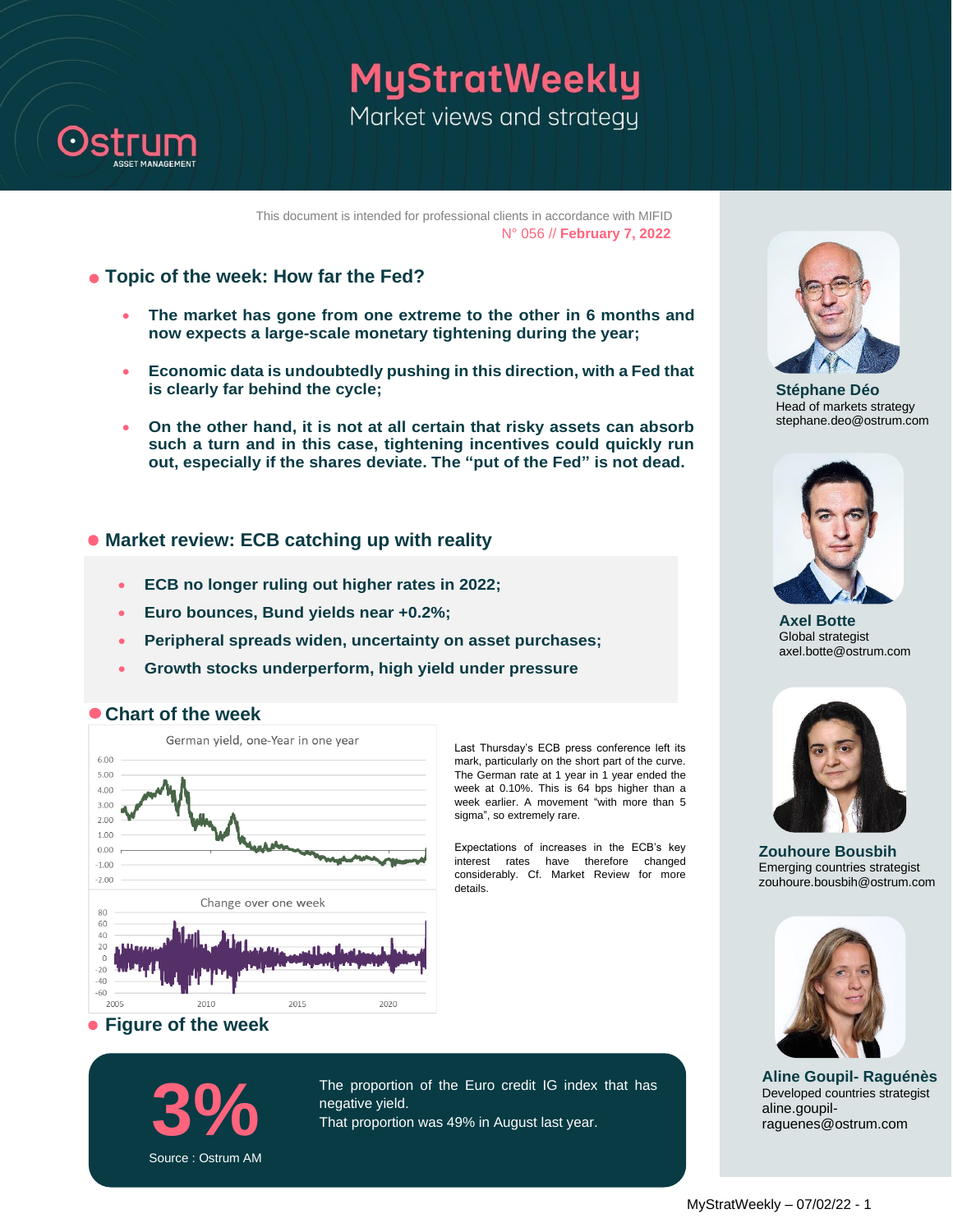

 **Topic of the week**

# **How far the Fed?**

**The market has completely changed its mind in 6 months and now expects a large-scale monetary tightening during the year. Economic data is undoubtedly pushing in this direction, with a Fed that is clearly far behind the cycle. On the other hand, it is not at all certain that risky assets can absorb such a turn and in this case, tightening incentives could quickly run out, especially if the shares deviate. The "put of the Fed" is not dead.**

### **Extremely favourable monetary conditions**

Let's start with an appraisal of the current situation. Inflation is at 7%, unemployment is below 4%, The Case-Shiller (house prices) is over 18% and Fed funds at 0%. One of those numbers is wrong.

In fact, a Taylor rule suggests that the Fed funds should currently be at 9.4%. This is the largest spread to actual rate ever observed, by far.



A more comprehensive approach gives a similar message. For example, the Goldman Sachs Financial Conditions Index, which includes interest rates, credit and equities, remains in spite of recent market stalling at very favorable levels.



As the economy shows more and more signs of overheating, so monetary policy is still calibrated for an acute crisis like the one we experienced during the Covid wave. This calibration is inappropriate.

# **A pendulum swing**

While the markets seemed extremely complacent to us until a few months ago, there is now a bidding war on the Fed's speed of monetary tightening.

The chart below illustrates this change in attitude. In September of last year the market told us that the Fed would raise its rates once in 2022. And again, this was not quite certain. We are now at 5 rate hikes with Fed funds ending the year at 1.25%.



This change has been accompanied by a considerable dispersion of expectations among forecasting institutes. If there is a majority of expectations with 4 or 5 increases, the pallet ranges from 3 to 7 increases (one at each FOMC starting in March).

#### **The central scenario**

The central scenario on the Fed, if we read the market would be in three points:

**A tapering that leads to a stop of QE in March.** The Fed has communicated so much on the subject that the case is almost heard. March is tomorrow, a Fed reversal is unlikely.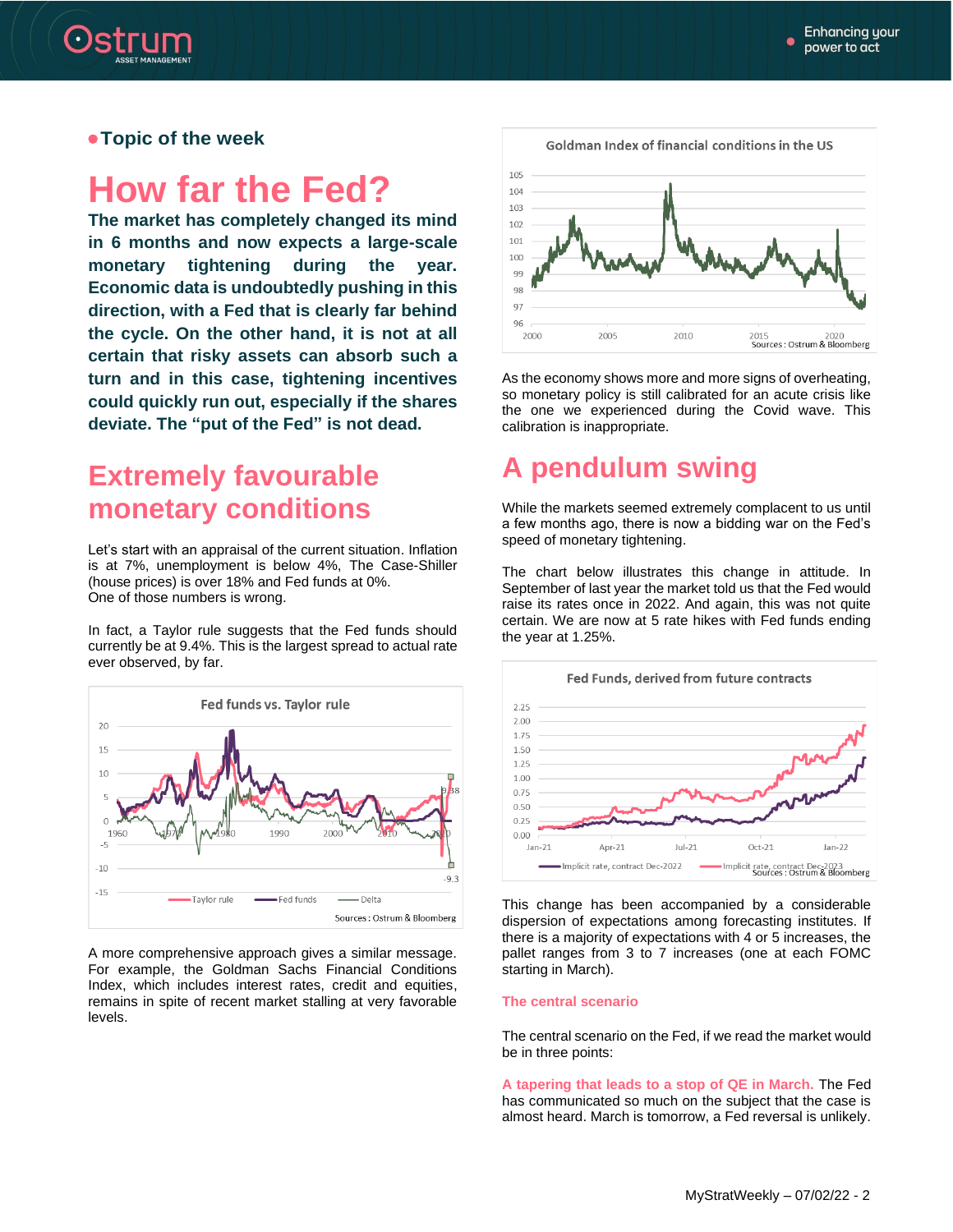ė

![](_page_2_Picture_1.jpeg)

![](_page_2_Figure_2.jpeg)

**Rate hikes.** The first increase in March, which was also widely communicated by the Fed. Future contracts are consistent with five rate increases.

![](_page_2_Figure_4.jpeg)

**A quantitative tightening (reduction in the size of the balance sheet) which would start in June.** At the last press conference, Powell told us, "I would say we're going to have another discussion at the next meeting, and I guess we'll at least have another discussion at the next meeting." The start of a decrease in the size of the balance sheet in June therefore seems to be the most likely hypothesis. A JP Morgan survey of its clients gave a large majority, over 60%, of respondents who were waiting for an implementation in June. The pace would then be 100 billion a month.

### **QT, technical problems**

The Fed tried to reduce its balance sheet size between October 2017 and July 2019. Maturing securities, mainly treasury securities, did not result in redemptions (to a certain extent). As a result, the Fed's portfolio was gradually shrinking through attrition. The Fed had also been forced to retreat quickly because tensions on the market had quickly appeared.

However, the Fed should be faced with a portfolio composition problem this time around. The table below summarizes the SOMA (in Fed jargon, the "SOMA" for "System Open Market Account" is the Fed's account that contains the dollar assets acquired on the market).

| <b>Security Type</b> | <b>Total (USD Bn)</b> | % of total |  |
|----------------------|-----------------------|------------|--|
| <b>Bills</b>         | 326.04                | 3.9%       |  |
| <b>NotesBonds</b>    | 4 907.63              | 59.1%      |  |
| <b>FRNs</b>          | 27.58                 | 0.3%       |  |
| <b>TIPS</b>          | 381.50                | 4.6%       |  |
| <b>Agency Debts</b>  | 2.35                  | $0.0\%$    |  |
| <b>CMBS</b>          | 9.10                  | 0.1%       |  |
| <b>MBS</b>           | 2651.72               | 31.9%      |  |
| <b>T</b> otal        | 8 3 0 5 .9 2          | 100.0%     |  |

The important thing to remember is that there is a small third of SGM and two thirds of Treasury or equivalent in the portfolio.

And that's where the problem lies. We plunged with delight into the tens of thousands of Excel lines of the file "SOMA" to produce the following graph. It summarizes the fall of securities held by the Fed. The message is simple: SGMs have a very long maturity, at least 10 years, more than 30 years in their vast majority. If the Fed reduces its balance sheet through attrition, as it did in 2017-19, the vast majority of maturing securities will be Treasury. And so the Fed's portfolio will warp, with SMBs gradually increasing their relative weight.

![](_page_2_Figure_13.jpeg)

This is exactly the opposite of what the Fed wants to do.

Moral of the story, the Fed will be forced to sell SGMs on the market. And this is potentially much more disruptive than just waiting for the titles to mature.

## **Fed put?**

The real problem is not related to these technical arguments on the implementation of the QT. But rather the ability of the market to absorb what is a very strong return on the monetary stick. A small inventory shows that the sources of stress are already very high, while the Fed has not even taken the first step in terms of rate increases.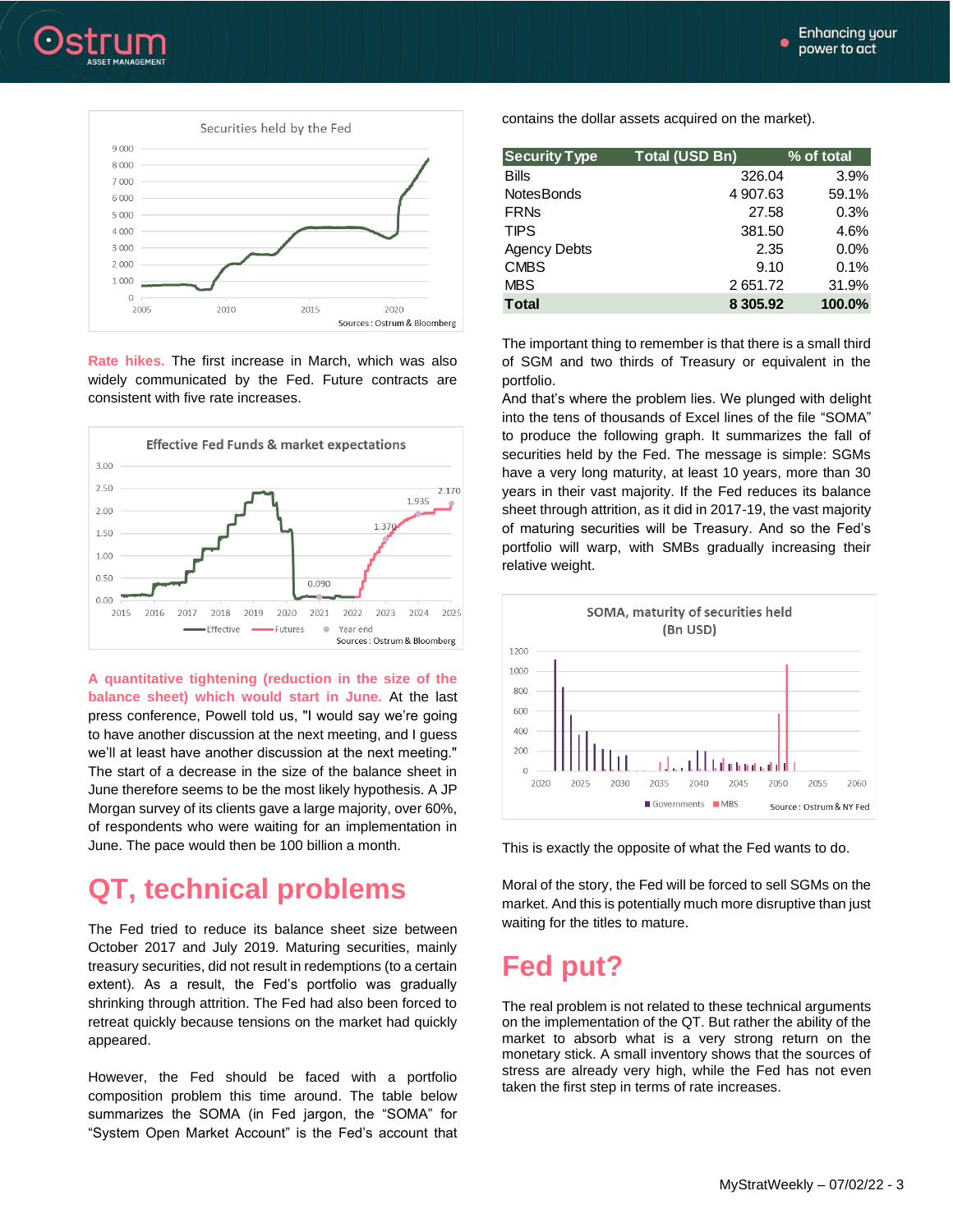![](_page_3_Picture_1.jpeg)

![](_page_3_Figure_2.jpeg)

The chart above eloquently shows that volatility on the stock market this year is very much related to the level of US real rates, thus indirectly to expectations on Fed funds. It is interesting to note that Europe has been more resilient, which is unusual since in general the US markets serve as a refuge. Here too, the underperformance of the United States is an indication that the Fed's reversal is largely the explanatory factor.

![](_page_3_Figure_4.jpeg)

Nasdaq also suffered tremendously. It experienced a drawdown of more than 15% at the beginning of the year. Which, given the high volatility of the index and the more than tense valuations, is ultimately not that violent. On the other hand, it is the composition that is impressive. As shown in the chart below, 55% of Nasdaq companies saw their prices halve, or more, from their historical highs. It doesn't really show up in the index, because it's mostly very small businesses that together represent less than 8% of the market capitalization. These statistics, however, show the extent of the correction, largely hidden by a few mega-caps that resisted better.

The same goes for credit returns that have diverged until the hawkish ECB's press conference Thursday. And here too

more than they have done in Europe, which is another indication that the increase in the risk premium on assets is very much linked to the Fed.

![](_page_3_Figure_8.jpeg)

What will happen after 5 rate hikes, as expected by the market, and a QT of 100 billion per month in the second half of the year? At a minimum, turbulence can be predicted. A significant correction on risky assets becomes very plausible. In this case, the market will (in part) be the work of the Fed, since a fall in the stock market or a widening of spreads will help to tighten financial conditions. The question then is how far the Fed will tolerate this. History shows that the Fed's sensitivity to these elements is very strong.

### **Conclusion: from one extreme to the other**

We were very skeptical about market expectations 6 months ago. It seemed to underestimate the risks of inflation and therefore the Fed's potential for reversal. Of course, the Fed is far behind in terms of economic data. But we're just as skeptical right now, though the other way around, and the market seems to have moved far too quickly. The expected volume of monetary tightening is more than substantial and would inevitably be very damaging to risky assets. Where is the Fed's put? When will it report that it is stepping up? Hard to say, but the five rate hikes expected by the market, coupled with the \$100 billion monthly QT over the second half of the year, seem to be a high bound of what is reasonably feasible, it is likely to do less.

### **Stéphane Déo**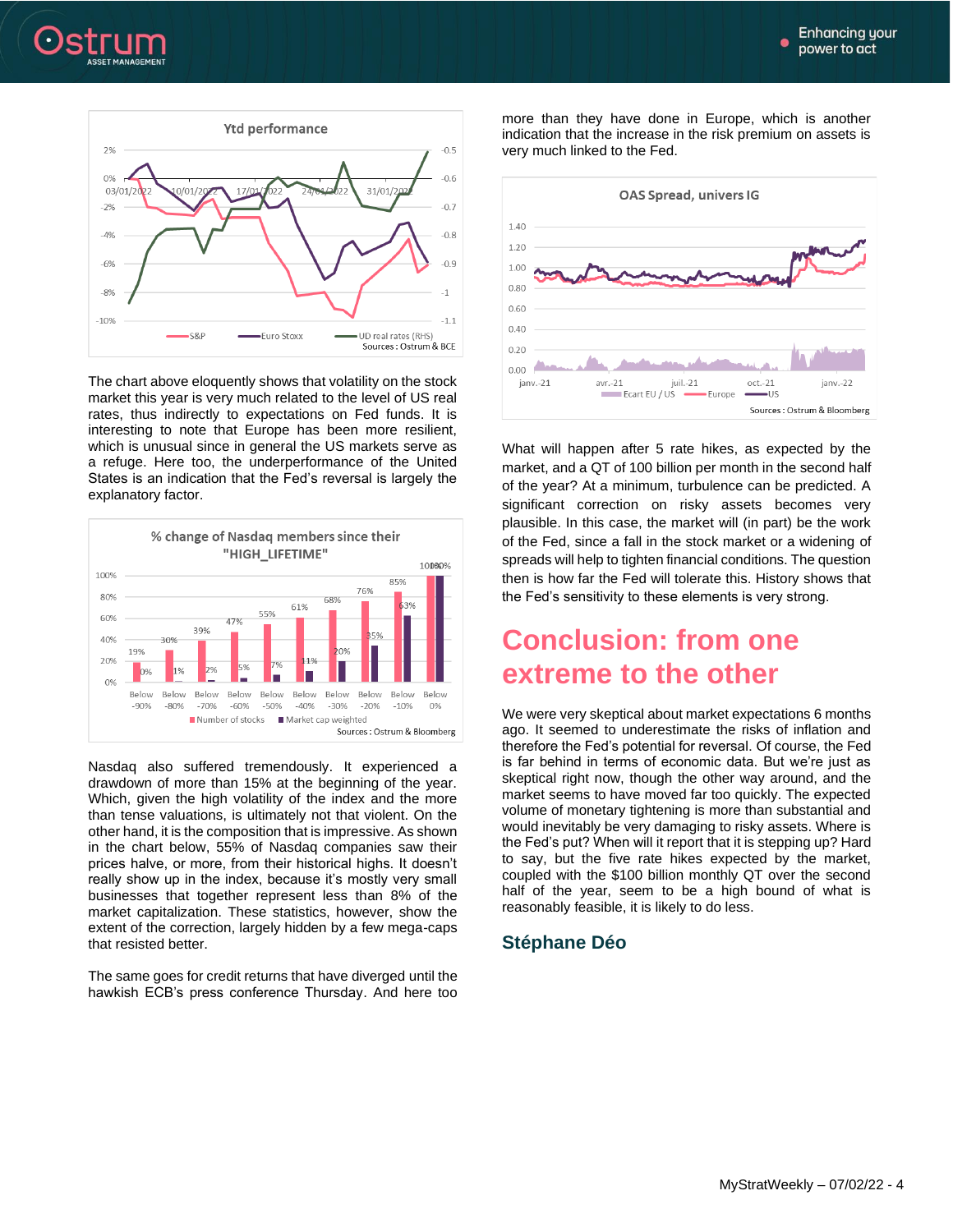![](_page_4_Picture_1.jpeg)

### **• Market review**

# **ECB catching up with reality**

#### **ECB no longer rules out raising rates in 2022, fireworks on bond markets**

The tone of Christine Lagarde's press conference last Thursday is indicative of Council members' concerns about inflation. It looks like the Bank's restrictive turn will formally be announced in March with the updated economic forecasts. The overall picture is eloquent: inflation in the euro area is at an all-time high at 5.1% in January and the unemployment rate, at 7% in December, is at its lowest ever. Soaring energy prices push production costs higher and maintain widespread pressures on consumer prices. Hiring difficulties are worsening, which significantly alters the risk of more sustained wage inflation, which monetary policy must take into account. The euro is arguably undervalued. Fiscal policy has also decisively taken over from monetary stimulus. For all these reasons, the ECB's monetary toolkit (asset purchases, TLTROs, key interest rates, quantity of reserves exempt from negative rates) should be redesigned this summer. An abrupt end to the APP, which had sometimes been considered to be "permanent", would raise questions regarding in particular the bond proceed reinvestment policy and the "flexibility" required in the conduct of the ECB policy to contain asymmetric risks (peripheral sovereigns, credit BBB/BB…).

This is undoubtedly a major turning point for the markets. This decision also follows an interest rate hike in the UK. The BoE repo rose by 25bp and four of the nine MPC members were willing to increase it by 50bp. Four additional movements are planned for 2022 in parallel with the balance sheet reduction. Outright sales of Gilts will be needed to absorb excess cash, at a likely pace of £20bn each month from this summer. Finally, the RBA is taking a step towards monetary tightening by closing its asset purchase program. "Caution" will still prevail, but the latest change in the monetary stance makes the previously expected status quo until 2024 obsolete. Conversely, in the emerging world, the pace of monetary tightening is easing, in the wake of the PBoC which may continue easing.

Economic publications have therefore been eclipsed by central bank meetings and the spectacular earnings releases from big US technology companies (Meta downside surprise and then Amazon's upside surprise in particular). Omicron caused a loss of activity in the service sector in southern Europe, after hitting Germany in December. Job growth in the United States (+467k in January) surprised on the upside with annual revisions and a welcome increase in labor market participation (62.2%). The unemployment rate is at 4%, with an upbeat hourly

wage gain.

The reaction of the financial markets is commensurate with the monetary surprise. Price action after the BoE and ECB wiped out the previous rally fueled by some \$22bn of inflows into global equity funds (106bn YTD in the context of the sharp equity correction). The credit and high yield markets, on the other hand, recorded historic outflows.

The outlook for of rate hikes in the euro area is a gamechanger for the single currency, which soared above \$1.145. The dollar partially erased the geopolitical premium. It also led to a sharp rise in yields for maturities between 2 and 5 years. The 5-10 year spread has narrowed by nearly 15bp now since the start of the year. Yields on 10-year Bunds in positive territory pull other yields higher. JGB yields shot up to 0.20%. The US T-note broke above the 1.80% level after the ECB press conference and moved further towards 1.90%after the non-farm payroll data, thus making new 2022 highs. The announcement of the Treasury's quarterly refunding had been well welcomed with a uniform reduction in auctions across maturities. Issuance of inflation-linked bonds will nevertheless increase by 1 billion per month. Breakeven inflation rates plunged with the expected withdrawal of monetary stimulus despite oil prices at 7-year high at \$93 a barrel of Brent. The announced increase in OPEC+ production (400kbpd) is proving difficult to implement given production constraints in Russia, Nigeria and Kazakhstan. Within the euro area bond markets, peripheral spreads traded erratically. The expected attrition of QE argues for a reduction in risky sovereign debt positions. The Italian 10-year BTP is trading above 150bp at the end of the week. Portuguese and Spanish bonds also widened. Greek bonds (186 bp at 10 years) are suffering from the uncertainty surrounding the future ECB reinvestment policy.

The credit market is also undergoing significant selling pressure. European credit spreads are up 11 bps in 2022. The widening in high yield spreads should continue under the influence of protection buying on the iTraxx Crossover index. The high volatility environment fostered Crossover spread which is now hovering about 300bp.

On the equity markets, sectoral and stylistic performance gaps have been significant since the beginning of the year. Extreme volatility (with intra-day movements of 4-5%) is fueled simultaneously by monetary tightening, the risk of conflict in Eastern Europe and uncertainty about corporate earnings prospects. On the European market, the growth factor and small and mid-cap stocks lost ground to 'value' equities. Stocks with high dividend payouts outperform at the expense of the quality factor. This rotation towards the value theme coincides with the rise in rates and higher returns to shareholders.

### **Axel Botte**

Global strategist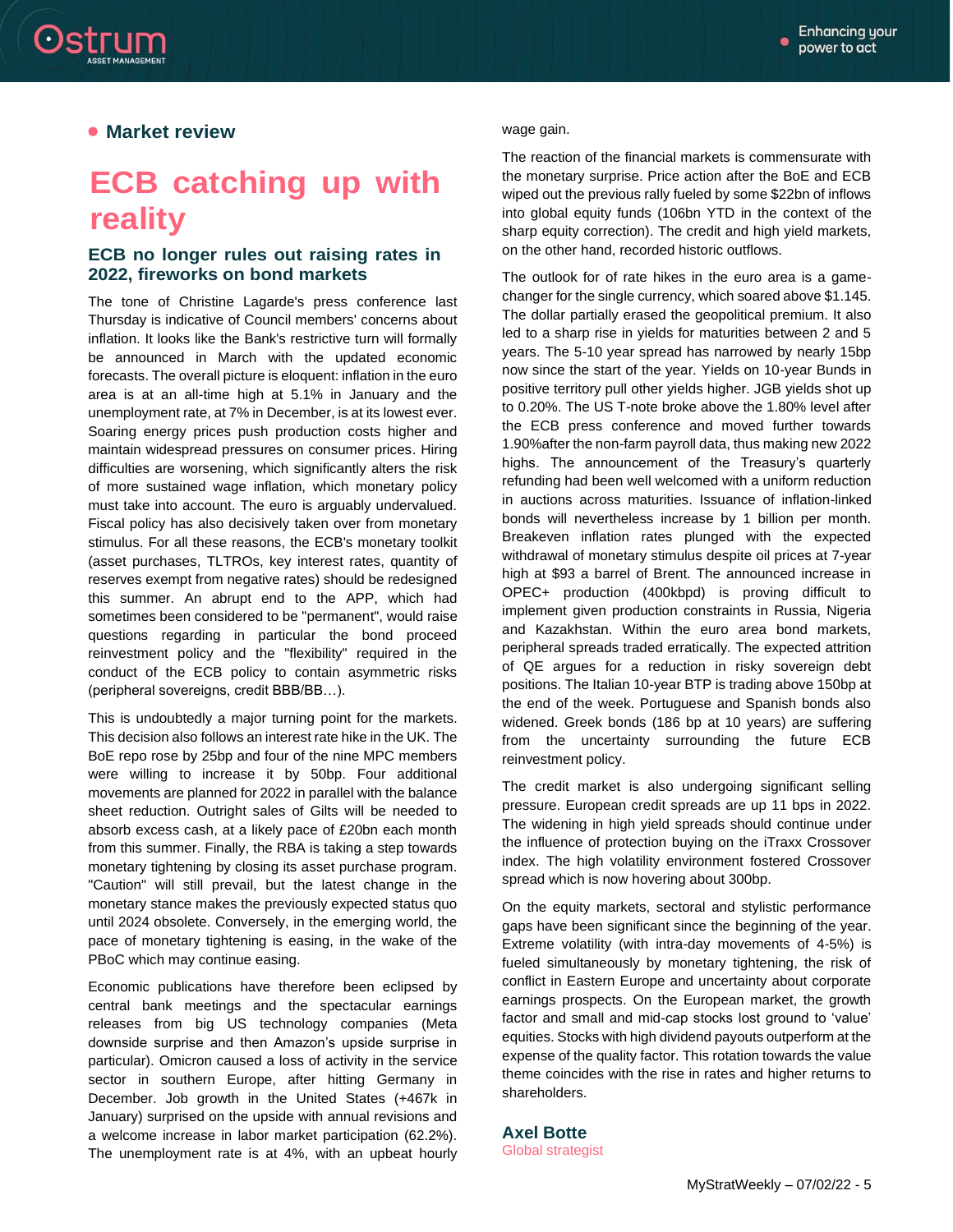### **Main market indicators**

Ostrum

| <b>G4 Government Bonds</b>           | 07-Feb-22         | $1wk$ (bp)  | 1m(bp)     | 2022 (bp) |
|--------------------------------------|-------------------|-------------|------------|-----------|
| <b>EUR Bunds 2y</b>                  | $-0.28%$          | $+25$       | $+31$      | $+34$     |
| <b>EUR Bunds 10y</b>                 | 0.24%             | $+23$       | $+28$      | $+41$     |
| <b>EUR Bunds 2s10s</b>               | 51 <sub>bp</sub>  | $-2$        | $-4$       | $+8$      |
| <b>USD Treasuries 2y</b>             | 1.31%             | $+13$       | $+45$      | $+58$     |
| <b>USD Treasuries 10y</b>            | 1.94%             | +16         | $+17$      | $+43$     |
| <b>USD Treasuries 2s10s</b>          | 62.3bp            | $+3$        | $-27$      | $-15$     |
| GBP Gilt 10y                         | 1.42%             | $+12$       | $+25$      | $+45$     |
| JPY JGB 10y                          | 0.2%              | $+2$        | $-10$      | $-6$      |
| € Sovereign Spreads (10y)            | 07-Feb-22         | $1wk$ (bp)  | 1m(bp)     | 2022 (bp) |
| <b>France</b>                        | 45.5bp            | $+4$        | $+4$       | $+8$      |
| <b>Italy</b>                         | 162bp             | $+34$       | $+34$      | $+27$     |
| Spain                                | 86.48bp           | $+13$       | $+13$      | $+12$     |
| <b>Inflation Break-evens (10y)</b>   | 07-Feb-22         | $1wk$ (bp)  | 1m(bp)     | 2022 (bp) |
| EUR 10y Inflation Swap               | 2%                | $-10$       | $+2$       | -10       |
| USD 10y Inflation Swap               | 2.58%             | $-14$       | $-12$      | $-19$     |
| GBP 10y Inflation Swap               | 4.23%             | $-14$       | $+4$       | $+6$      |
| <b>EUR Credit Indices</b>            | 07-Feb-22         | $1wk$ (bp)  | 1m(bp)     | 2022 (bp) |
| <b>EUR Corporate Credit OAS</b>      | 113bp             | $+7$        | $+19$      | $+18$     |
| <b>EUR Agencies OAS</b>              | 53 <sub>bp</sub>  | $+1$        | $+6$       | $+4$      |
| <b>EUR Securitized - Covered OAS</b> | 50 <sub>bp</sub>  | $\mathbf 0$ | $+5$       | $+4$      |
| EUR Pan-European High Yield OAS      | 368bp             | $+15$       | $+59$      | $+50$     |
| EUR/USD CDS Indices 5y               | 07-Feb-22         | $1wk$ (bp)  | 1m(bp)     | 2022 (bp) |
| <b>iTraxx IG</b>                     | 66 <sub>bp</sub>  | $+7$        | $+16$      | $+18$     |
| iTraxx Crossover                     | 320 <sub>bp</sub> | $+33$       | $+68$      | $+78$     |
| <b>CDX IG</b>                        | 65 <sub>bp</sub>  | $+4$        | $+12$      | $+15$     |
| <b>CDX High Yield</b>                | 358bp             | $+14$       | $+51$      | $+65$     |
| <b>Emerging Markets</b>              | 07-Feb-22         | $1wk$ (bp)  | 1m(bp)     | 2022 (bp) |
| JPM EMBI Global Div. Spread          | 378bp             | -11         | $+17$      | +9        |
| <b>Currencies</b>                    | 07-Feb-22         | 1wk(%)      | $1m (\%)$  | 2022 (%)  |
| <b>EUR/USD</b>                       | \$1.145           | 1.896       | 0.775      | 0.7       |
| <b>GBP/USD</b>                       | \$1.353           | 0.632       | $-0.412$   | 0.0       |
| <b>USD/JPY</b>                       | <b>JPY 115</b>    | 0.061       | 0.452      | 0.0       |
| <b>Commodity Futures</b>             | 07-Feb-22         | $-1wk($ \$) | $-1m($ \$) | 2022 (%)  |
| <b>Crude Brent</b>                   | \$92.9            | \$3.7       | \$11.9     | 20.16     |
| Gold                                 | \$1815.9          | \$18.8      | \$19.4     | $-0.73$   |
| <b>Equity Market Indices</b>         | 07-Feb-22         | $-1wk(%)$   | $-1m(%)$   | 2022 (%)  |
| <b>S&amp;P 500</b>                   | 4512              | $-0.08$     | $-3.53$    | $-5.3$    |
| EuroStoxx 50                         | 4 1 2 7           | $-1.15$     | $-4.16$    | $-4.0$    |
| <b>CAC 40</b>                        | 7 0 20            | 0.30        | $-2.76$    | $-1.9$    |
| Nikkei 225                           | 27 249            | 0.91        | $-4.32$    | $-5.4$    |
| Shanghai Composite                   | 3 4 3 0           | $-2.68$     | $-4.19$    | $-5.8$    |
| VIX - Implied Volatility Index       | 22.90             | $-7.77$     | 22.07      | 33.0      |

Source: Bloomberg, Ostrum AM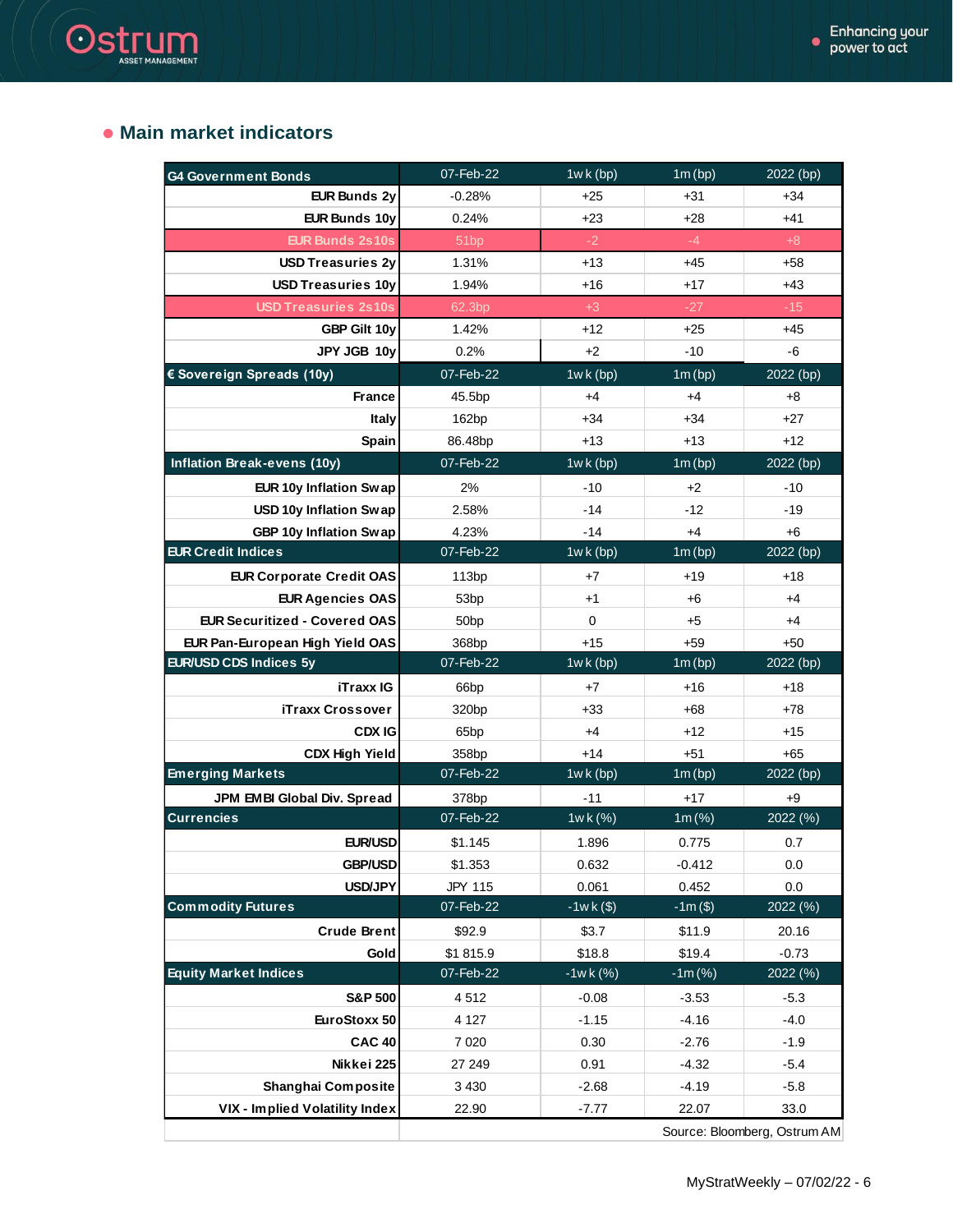### **Additional notes**

#### **Ostrum Asset Management**

Asset management company regulated by AMF under n° GP-18000014 - Limited company with a share capital of 48 518 602 €. Trade register n°525 192 753 Paris - VAT : FR 93 525 192 753 - Registered Office: 43, avenue Pierre Mendès-France, 75013 Paris - www.ostrum.com This document is intended for professional, in accordance with MIFID. It may not be used for any purpose other than that for which it was

conceived and may not be copied, distributed or communicated to third parties, in part or in whole, without the prior written authorization of Ostrum Asset Management.

None of the information contained in this document should be interpreted as having any contractual value. This document is produced purely for the purposes of providing indicative information. This document consists of a presentation created and prepared by Ostrum Asset Management based on sources it considers to be reliable.

Ostrum Asset Management reserves the right to modify the information presented in this document at any time without notice, which under no circumstances constitutes a commitment from Ostrum Asset Management.

The analyses and opinions referenced herein represent the subjective views of the author(s) as referenced, are as of the date shown and are subject to change without prior notice. There can be no assurance that developments will transpire as may be forecasted in this material. This simulation was carried out for indicative purposes, on the basis of hypothetical investments, and does not constitute a contractual agreement from the part of Ostrum Asset Management.

Ostrum Asset Management will not be held responsible for any decision taken or not taken on the basis of the information contained in this document, nor in the use that a third party might make of the information. Figures mentioned refer to previous years. Past performance does not guarantee future results. Any reference to a ranking, a rating or an award provides no guarantee for future performance and is not constant over time. Reference to a ranking and/or an award does not indicate the future performance of the UCITS/AIF or the fund manager.

Under Ostrum Asset Management's social responsibility policy, and in accordance with the treaties signed by the French government, the funds directly managed by Ostrum Asset Management do not invest in any company that manufactures, sells or stocks anti-personnel mines and cluster bombs.

Final version dated 07/02/2022

#### **Natixis Investment Managers**

This material has been provided for information purposes only to investment service providers or other Professional Clients, Qualified or Institutional Investors and, when required by local regulation, only at their written request. This material must not be used with Retail Investors.

**In the E.U**. (outside of the UK and France): Provided by Natixis Investment Managers S.A. or one of its branch offices listed below. Natixis Investment Managers S.A. is a Luxembourg management company that is authorized by the Commission de Surveillance du Secteur Financier and is incorporated under Luxembourg laws and registered under n. B 115843. Registered office of Natixis Investment Managers S.A.: 2, rue Jean Monnet, L-2180 Luxembourg, Grand Duchy of Luxembourg. Italy: Natixis Investment Managers S.A., Succursale Italiana (Bank of Italy Register of Italian Asset Management Companies no 23458.3). Registered office: Via San Clemente 1, 20122 Milan, Italy. Germany: Natixis Investment Managers S.A., Zweigniederlassung Deutschland (Registration number: HRB 88541). Registered office: Im Trutz Frankfurt 55, Westend Carrée, 7. Floor, Frankfurt am Main 60322, Germany. Netherlands: Natixis Investment Managers, Nederlands (Registration number 50774670). Registered office: Stadsplateau 7, 3521AZ Utrecht, the Netherlands. Sweden: Natixis Investment Managers, Nordics Filial (Registration number 516405-9601 - Swedish Companies Registration Office). Registered office: Kungsgatan 48 5tr, Stockholm 111 35, Sweden. Spain: Natixis Investment Managers, Sucursal en España. Serrano n°90, 6th Floor, 28006, Madrid, Spain. Belgium: Natixis Investment Managers S.A., Belgian Branch, Louizalaan 120 Avenue Louise, 1000 Brussel/Bruxelles, Belgium.

**In France**: Provided by Natixis Investment Managers International – a portfolio management company authorized by the Autorité des Marchés Financiers (French Financial Markets Authority - AMF) under no. GP 90-009, and a public limited company (société anonyme) registered in the Paris Trade and Companies Register under no. 329 450 738. Registered office: 43 avenue Pierre Mendès France, 75013 Paris.

**In Switzerland**: Provided for information purposes only by Natixis Investment Managers, Switzerland Sàrl, Rue du Vieux Collège 10, 1204 Geneva, Switzerland or its representative office in Zurich, Schweizergasse 6, 8001 Zürich.

**In the British Isles**: Provided by Natixis Investment Managers UK Limited which is authorised and regulated by the UK Financial Conduct Authority (register no. 190258) - registered office: Natixis Investment Managers UK Limited, One Carter Lane, London, EC4V 5ER. When permitted, the distribution of this material is intended to be made to persons as described as follows: in the United Kingdom: this material is intended to be communicated to and/or directed at investment professionals and professional investors only; in Ireland: this material is intended to be communicated to and/or directed at professional investors only; in Guernsey: this material is intended to be communicated to and/or directed at only financial services providers which hold a license from the Guernsey Financial Services Commission; in Jersey: this material is intended to be communicated to and/or directed at professional investors only; in the Isle of Man: this material is intended to be communicated to and/or directed at only financial services providers which hold a license from the Isle of Man Financial Services Authority or insurers authorised under section 8 of the Insurance Act 2008.

**In the DIFC:** Provided in and from the DIFC financial district by Natixis Investment Managers Middle East (DIFC Branch) which is regulated by the DFSA. Related financial products or services are only available to persons who have sufficient financial experience and understanding to participate in financial markets within the DIFC, and qualify as Professional Clients or Market Counterparties as defined by the DFSA. No other Person should act upon this material. Registered office: Unit L10-02, Level 10 ,ICD Brookfield Place, DIFC, PO Box 506752, Dubai, United Arab Emirates